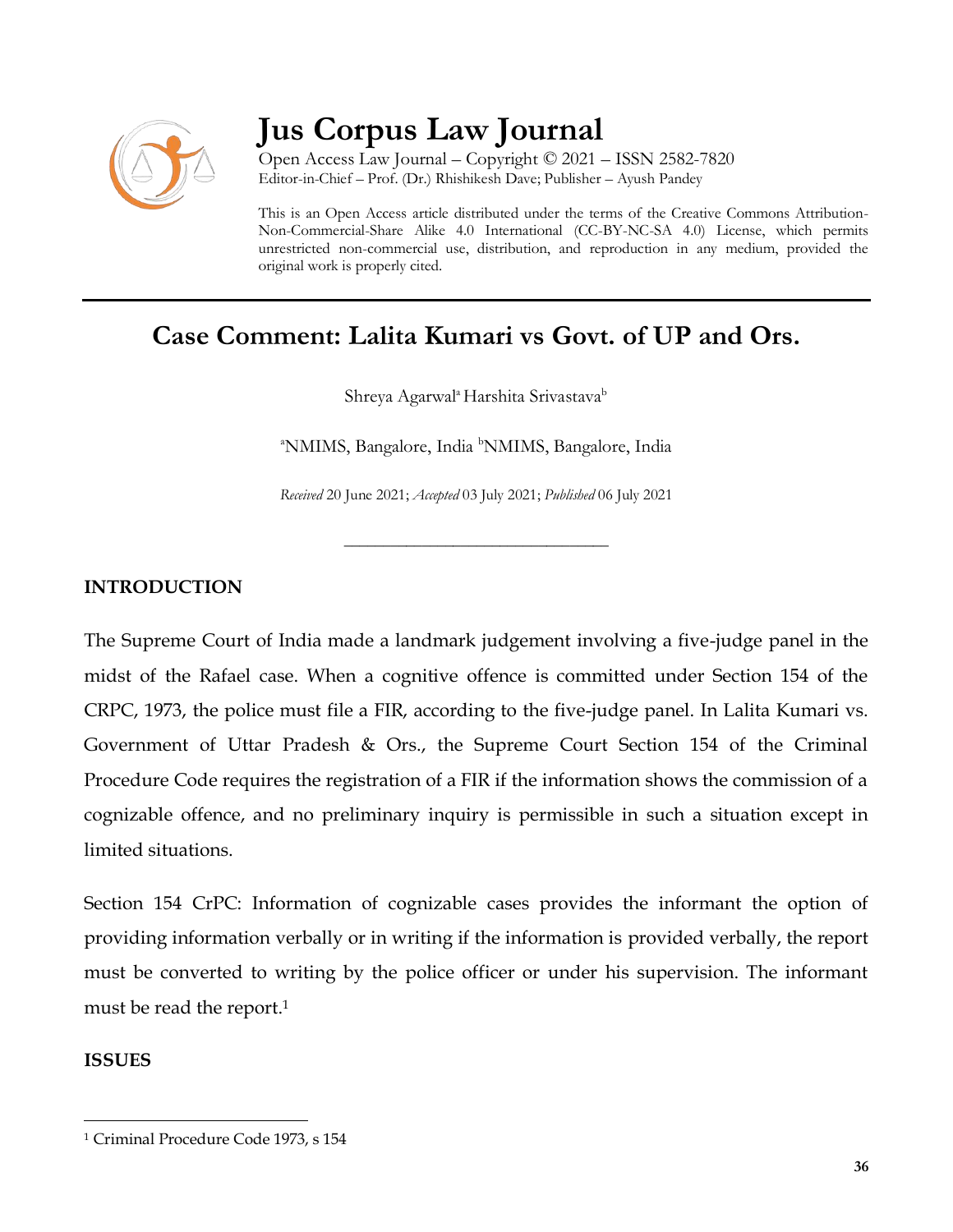The crucial question in the referenced case is whether "a police officer is required to file a First Information Report (FIR) upon obtaining information." or if the police have the power to take the preliminary inquiry for the same.

## **FACTS**

 $\overline{\phantom{a}}$ 

A writ petition under Article 32 is filed by the plaintiff named Bhola Kamat in order to get a writ of habeas corpus or directions whose daughter who was a minor was missing for more than 24 hours and was suspected to be kidnapped. The said case mentions that no action was taken by the police officer present on duty even after filing the FIR against the chief suspects. The FIR was filed after the superintendent was moved but still no actions were taken to find the petitioner's daughter and Bhola Kamat was also ordered to pay a monetary sum to cover the costs of the investigation. In the case of Lalita Kumari, the order was passed by the court on 14/July/2008 showing its great anguish on not filling the case and not taking strict action for it even if it was a cognizable offence.<sup>2</sup>

#### **ARGUMENT FROM THE SIDE OF THE PETITIONER**

According to the petitioner's counsel, the person in charge of the task is required to lodge a FIR for any cognizable case or offence without completing an investigation under the Code of Criminal Procedure, Section 154. Mr. Upadhyay and many other learned solicitors argued that Section 154(1) of the Code simply specifies "information" without prefixing terms like "reasonable" or "credible," citing Supreme Court decisions such as "State of Haryana v. Bhajan Lal, Ramesh Kumari v. State (NCT of Delhi), and Parkash Singh Badal v. State of Punjab".Section 156(3) of the Code requires registration prior to the investigation of the problem. The word "shall" in section 154 suggests that FIR registration is necessary. He contended that section 154 of the Act contains no implicit responsibility for preliminary inquiry, and therefore the police officer has no choice. He relied heavily on the following rulings to back up his claims: "Govindlal Chhaganlal Patel v. Agricultural Produce Market Committee, Godhra, B. Premanand v. MohanKoikal, Hiralal Rattanlal v. State of U.P., and

<sup>2</sup> Harish Choudhary, 'Lalita Kumari v. Govt of Uttar Pradesh: touching upon untouched issues' [2013] PL 100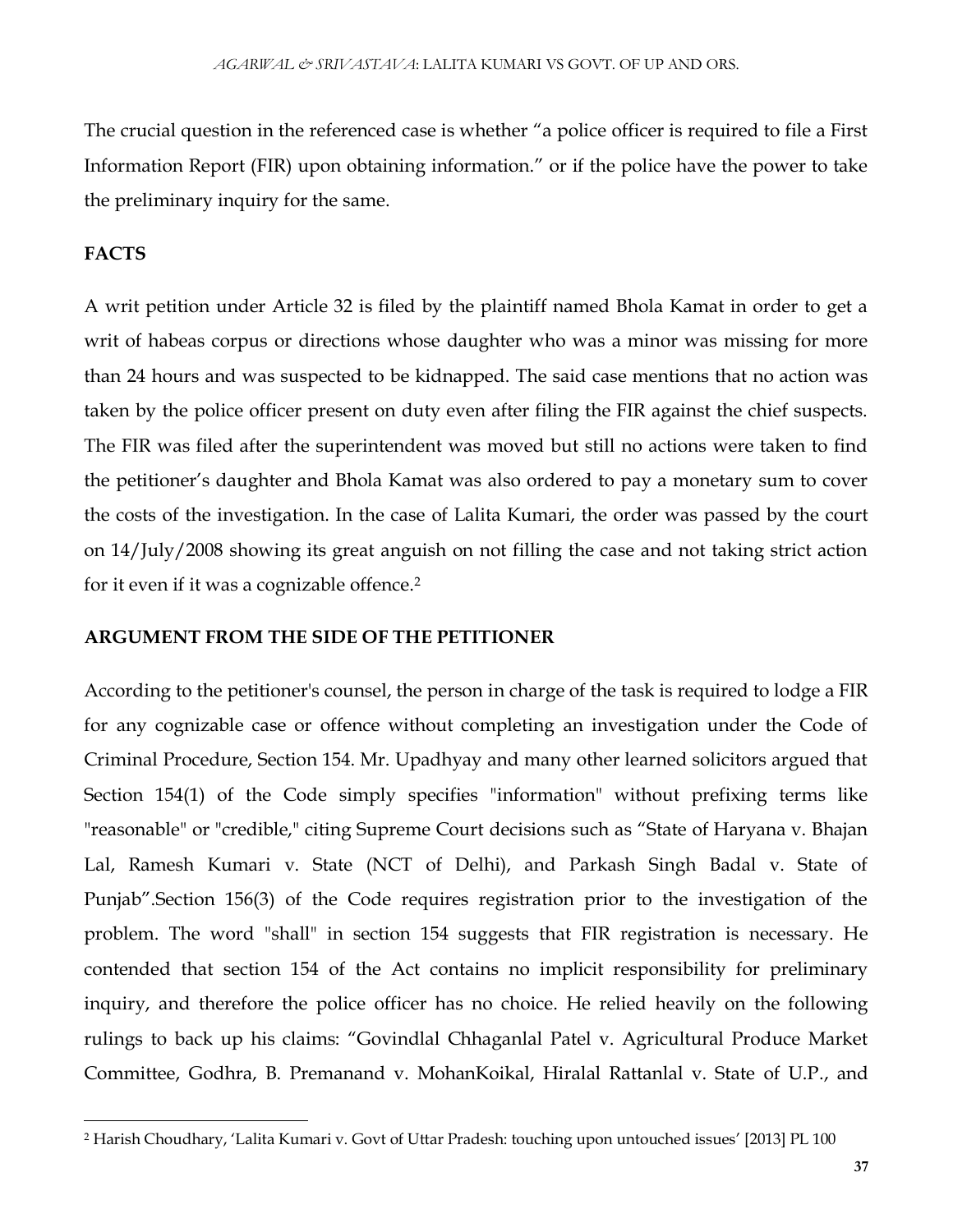Govindlal Chhaganlal Patel v. Agricultural Produce Market Committee, Godhra". In other words, the information's reasonability' or 'credibility' is not a need for launching a case. With the exception of the concept of preliminary inquiry is foreign to the criminal justice system, as is the Prevention of Corruption Act and the offence to be probed by the Central Bureau of Inquiry (CBI).

#### **ARGUMENT FROM THE SIDE OF THE RESPONDENT**

Because no administrative act can ever be mechanical, the respondent argued that filing a FIR is an administrative act that demands one's thought, inspection, and verification of facts. He cited "Rajinder Singh Katoch, P. Sirajuddin v. State of Madras, State of U.P. v. Bhagwant Kishore Joshi, and Sevi v. State of T.N.," all of them maintain that a police officer may conduct a preliminary inquiry before filing a FIR under Section 154 of the Code to assess whether there is a prima facie case of a cognizable offence or not. The term "must" in Section 154(6) of the Criminal Procedure Code, according to the respondent, does not always imply a lack of discretion. In fraudulent cases, the FIR would be rendered useless and would become a dead letter. The police officer will then file a final report with the Magistrate. Furthermore, the report is not required prior to the start of a criminal investigation for the purpose of gathering and documenting information. A preliminary investigation into a case of medical malpractice was demonstrated. A crime does not go unnoticed or unpunished simply because a FIR was not filed.

Registration of FIR and the crime did not bring attention to are not directly related. These are usually understood to be going hand in hand but this is not the case. Coming to the point of the preliminary inquiry, the lack of it can result in unaccountability and an autocratic way of dealing with cases at hand. Articles 14 and 22 in the Indian Constitution require the police officer to mandatorily protect the innocent since everyone is innocent until proven guilty. Nobody deserves to be ill-treated because of allegations that have not even been proven and that is where preliminary inquiries serve a purpose.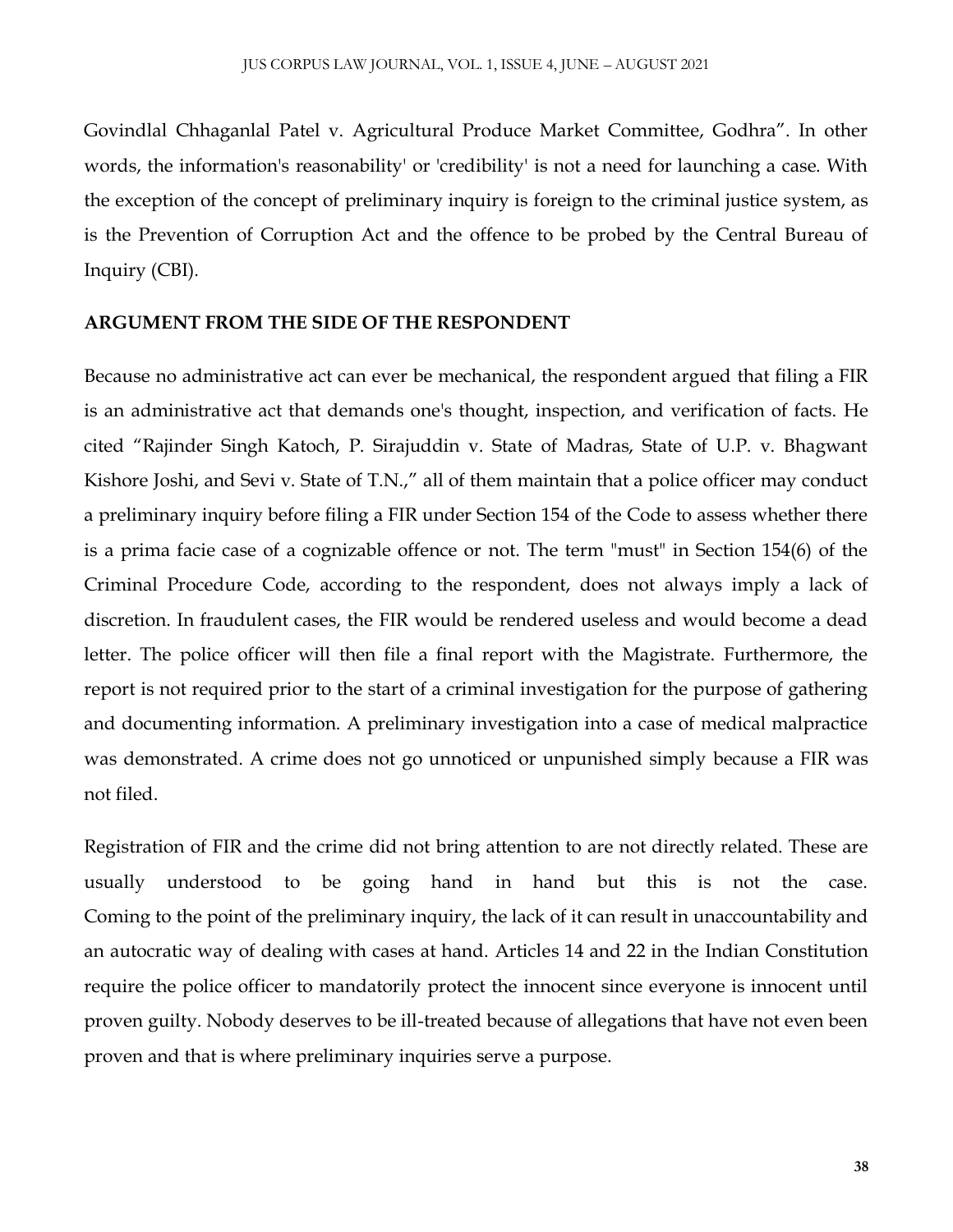#### **JUDGEMENT OF THE SUPREME COURT**

SC thoroughly examined different decisions issued by the Court. We readily detect different judicial views of the Court on the essential issue: whether, under Section 154 code of Criminal Procedure, when a cognizable offence is committed and reported to a police officer, it is mandatory for an FIR to be registered and a complaint to be logged in the records of the police station. In case of information not being satisfactory for the officer to believe it to be a cognizable offence, a preliminary investigation shall be initiated to conclude whether it is a cognizable offence, and an FIR shall be registered on the basis of the investigation. It is mandatory for a police officer to register an FIR in case of a cognizable offence; actions shall be taken against him if he fails to discharge his duties.<sup>3</sup>

#### **COMMENT**

While providing with the judgement in Lalita Kumari case Supreme Court stated that FIR is mandatory for the cognizable offence and ruling against some of their own cases like "P. Sirajuddin vs. State of Madras, Sevi vs. State of Tamil Nadu, Shashikant vs. Central Bureau of Investigation, and Rajinder Singh Katoch vs. Chandigarh Administration" which states that police officer in charge is not obligated to file an FIR mandatorily in the cognizable offence. Similarly in the case of state of Karnataka Lokayukta vs. M.R. Hiremath where Supreme Court stated that preliminary enquiry by the police officer in charge is permissible. The officer should not act under any assumptions and should carry enquiry in a manner to find the full and proper inference. The purpose of this enquiry is to make sure that the case is cognizable under section 154 of the criminal procedure code and the FIR can be lodged on the basis of the information provided with the officer.

There also some issues to be looked upon like:

 The increase in the number of fake cases in India is leading to a low rate of conviction and harassment of innocent individuals.

 $\overline{\phantom{a}}$ <sup>3</sup> *Lalita Kumari v Government of UP & Ors* (2008) 7 SCC 164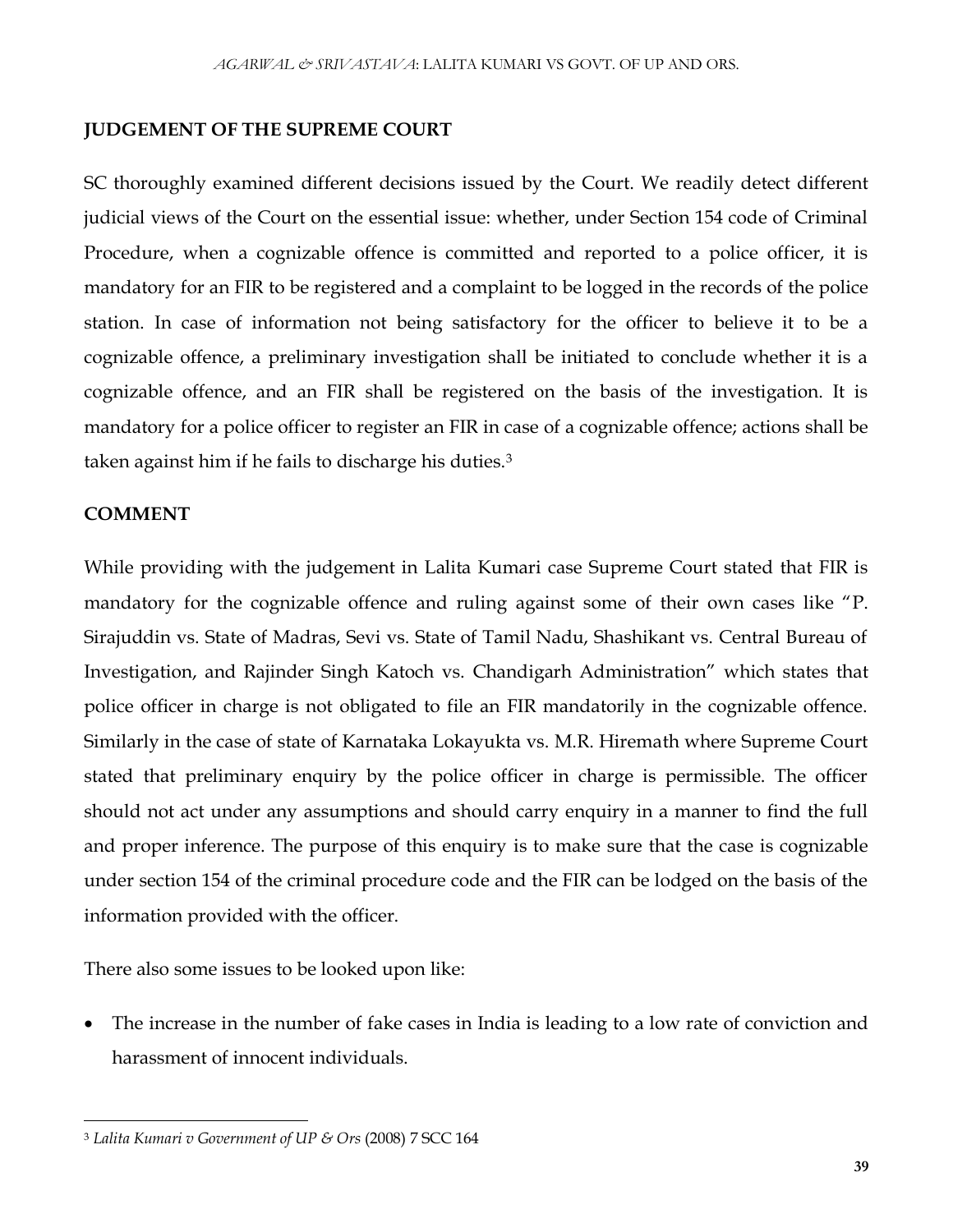- As there is a rise in the number of fake cases, making it mandatory for an FIR to be registered may be a violation of the rights of the accused and thus an investigation should be initiated to find out whether the offence is a cognizable offence and an FIR should be lodged on the basis of the inquiry.
- There should be a time frame and set of rules for officials to be followed for the inquiry to be concluded to examine the authenticity of the case.
- The investigation must involve instructions and orders of a Magistrate to establish a fair and speedy inquiry without giving the police officials the sole authority of the investigation.<sup>4</sup>

# **CONCLUSION**

To sum up the case comment, we cannot overlook the fact that most of the Criminal offences in India go unregistered and no complaint is filed against them. In such a situation, if registering of FIR is made non-mandatory the conditions may worsen resulting in even less accountability of such cases. It may lead to uncertainty of the legal procedures and would be contradictory to the constitutional norms. Making registration of FIR non-mandatory would give the police judicial powers which would go against the "Rule of Law" and thus a provision cannot be made disparaging in nature just because it may be abused.

# **SUGGESTIONS**

The following are some recommendations for lodging a FIR and dealing with the issues related:

- To protect an individual's personal liberty, the judiciary should focus on the aspects of arrest rather than the filing of a police report.
- If the FIR is determined to be false or malicious after an investigation utilizing acceptable processes, senior police officers may be permitted to quash it.

 $\overline{\phantom{a}}$ <sup>4</sup> *Lalita Kumari v Government of UP and Ors* AIR 2012 SC 1515